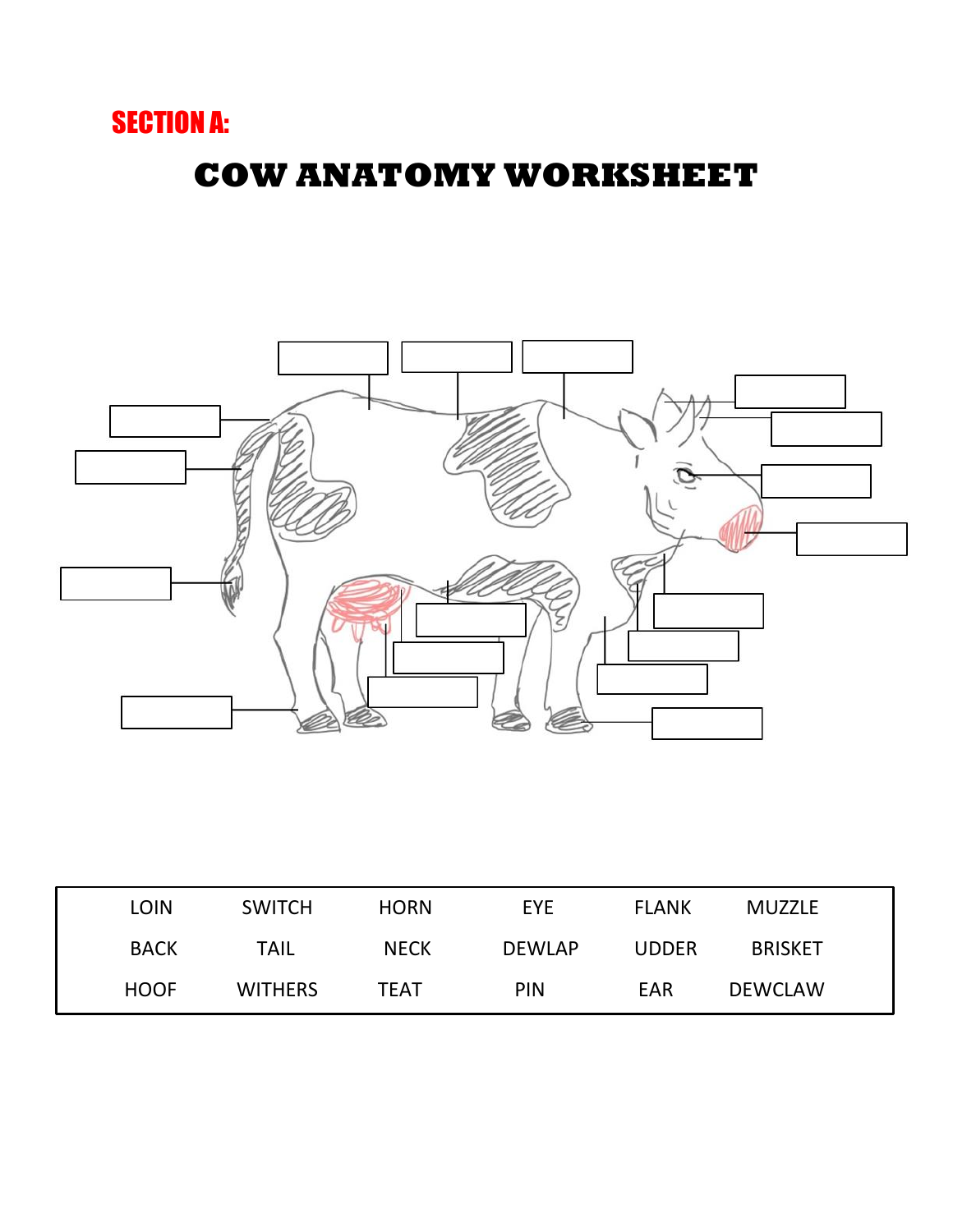#### **COW ANATOMY WORKSHEET ANSWERS**

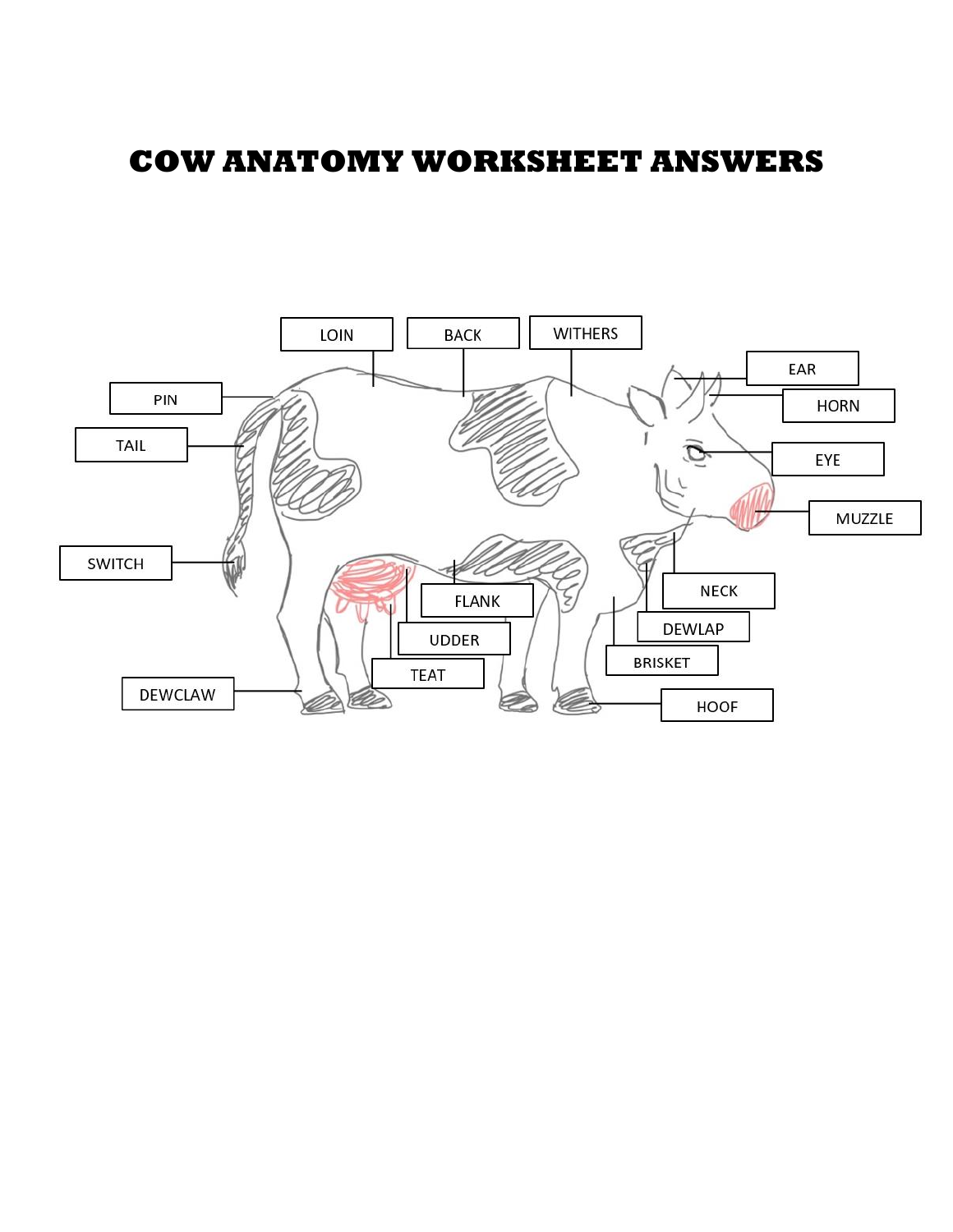# SECTION B:

### **WHICH VETERINARIAN?**

Sort which animals are helped by different veterinarians

| <b>Companion Animal</b><br><b>Vet</b> |       | <b>Food Animal</b><br><b>Vet</b> | <b>Zoo Animal</b><br><b>Vet</b> |     |
|---------------------------------------|-------|----------------------------------|---------------------------------|-----|
|                                       |       |                                  |                                 |     |
|                                       |       |                                  |                                 |     |
|                                       |       |                                  |                                 |     |
|                                       |       |                                  |                                 |     |
|                                       |       |                                  |                                 |     |
|                                       |       |                                  |                                 |     |
|                                       |       |                                  |                                 |     |
|                                       |       |                                  |                                 |     |
|                                       |       |                                  |                                 |     |
| Bears                                 | Birds | Cat                              | Cattle                          | Dog |

| Bears    | Birds   | Cat      | Cattle  | Doq         |
|----------|---------|----------|---------|-------------|
| Elephant | Ferrets | Giraffes | Goats   | Guinea Pigs |
| Horses   | Lions   | Pigs     | Rabbits | Rhinos      |
|          | Sheep   | Tiger    | Zebras  |             |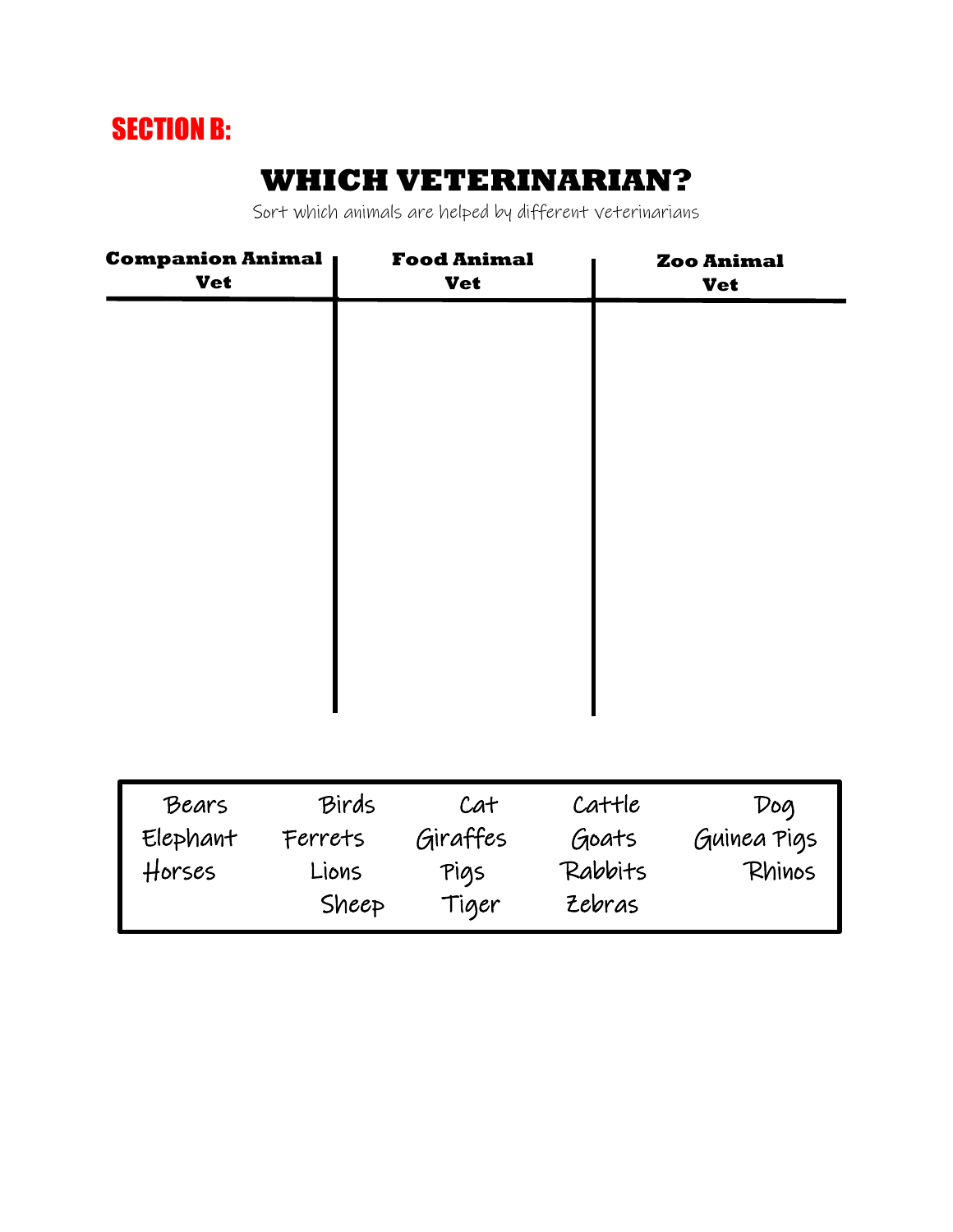### **WHICH VETERINARIAN? ANSWERS**

Sort which animals are helped by different veterinarians

| <b>Companion Animal</b>   | <b>Food Animal</b><br><b>Vet</b> |                             | <b>Zoo Animal</b><br><b>Vet</b> |  |
|---------------------------|----------------------------------|-----------------------------|---------------------------------|--|
|                           | Cattle                           |                             | Bears                           |  |
|                           | Goats                            |                             | Elephant                        |  |
|                           | Pigs                             |                             | Giraffe                         |  |
|                           | Sheep                            |                             | Lion                            |  |
|                           |                                  |                             | Rhinos                          |  |
|                           |                                  |                             | Tiger                           |  |
|                           |                                  |                             | Zebra                           |  |
|                           |                                  |                             |                                 |  |
|                           |                                  |                             |                                 |  |
| Birds<br>Goats<br>Rabbits | Cattle<br>Guinea Pigs<br>Rhinos  | Elephant<br>Horses<br>Sheep | Ferrets<br>Lions<br>Tigers      |  |
|                           |                                  | Zebras                      |                                 |  |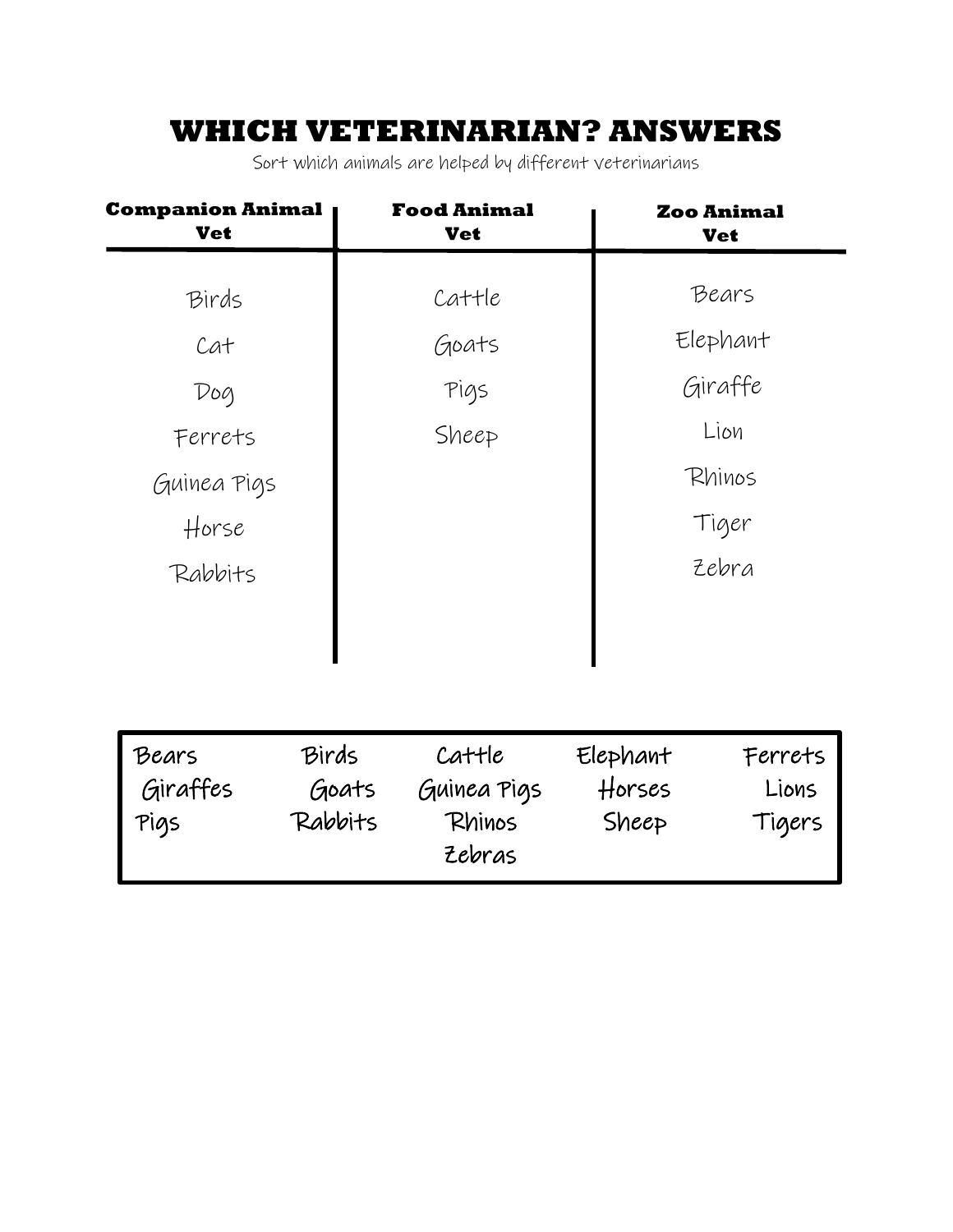## SECTION C:

### **FOOD FOR PETS**

Which foods can you give to dogs? Sort each food item into the category you think it belongs.

| YES     |         |             |           | <b>NO</b> |               |
|---------|---------|-------------|-----------|-----------|---------------|
|         |         |             |           |           |               |
| Almonds | Bread   | Cashews     | Cheese    | Chocolate | Cinnamon      |
| Coconut | Corn    | Cooked Eggs | Fish      | Garlic    | Grapes        |
| Ham     | Honey   | Ice Cream   | Macadamia | Milk      | Peanut Butter |
| Peanuts | Popcorn | Pork        | Quinoa    | Shrimp    | Turkey        |
|         | Tuna    | Wheat       | Yogurt    |           |               |